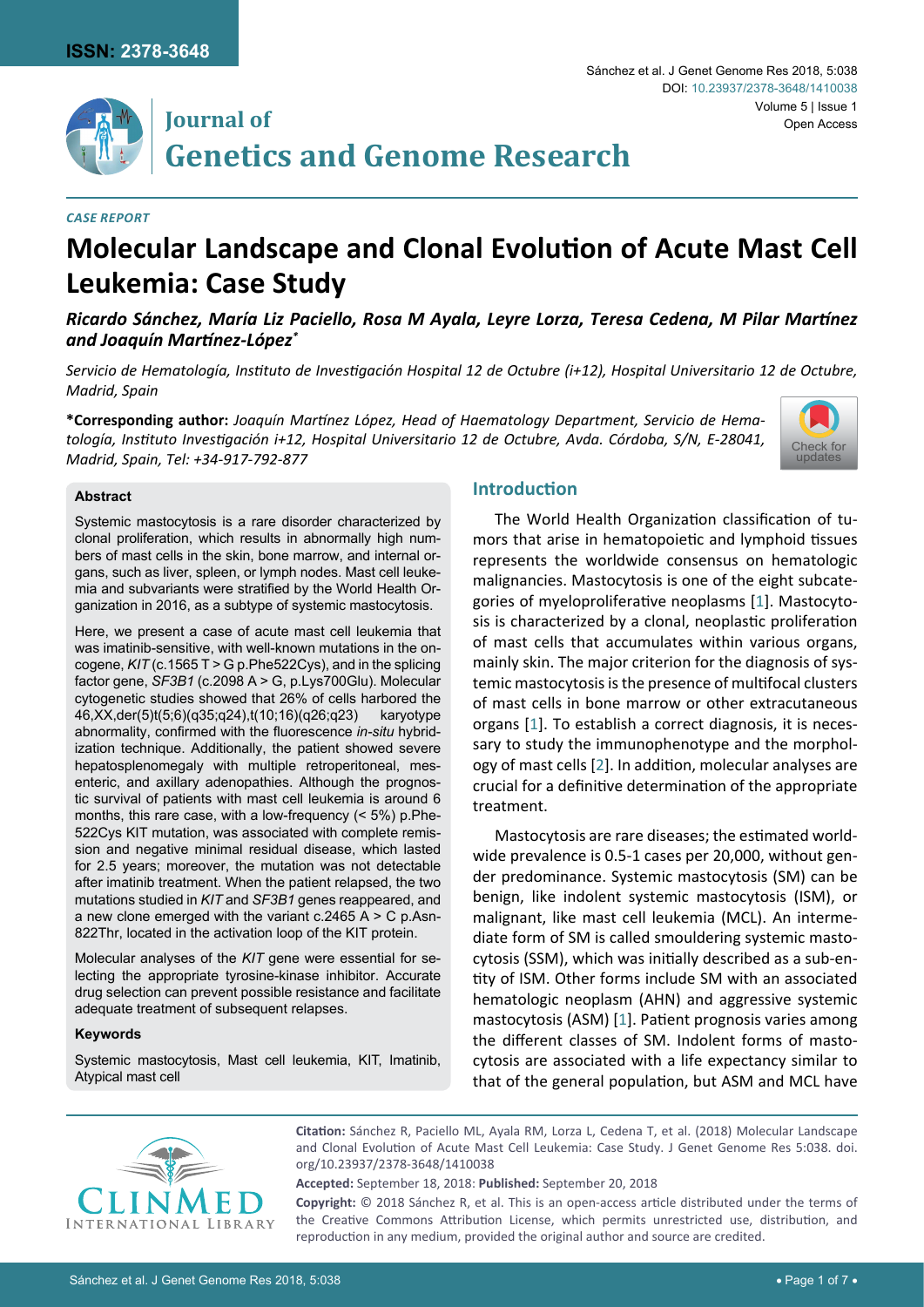worse prognoses. MCL is a rare entity; its incidence is 1% among patients with mastocytosis. To be considered as MCL entity the percentage of mast cells must be  $\geq$ 20%. MCL is further mainly subdivided into two types. In classical MCL, at least 10% of all white blood cells are mast cells; in aleukemic MCL, less than 10% of all white blood cells are mast cells. Furthermore, there is an atypical presentation of chronic MCL when no organ damage is detected. MCL is associated with cytopenia, hepatomegaly, palpable splenomegaly, malabsorption, skeletal lesions, and organ damage caused by local mast cell infiltration [[1\]](#page-5-0).

The proto-oncogene *KIT* (*c-KIT,* CD117) encodes a transmembrane type III tyrosine kinase receptor that binds to stem cell factor. KIT is mainly expressed in brain, lung, female reproductive tissues, and skin. Mutations present in several KIT domains promote conformational changes in the receptor that lead to ligand-independent activation. Several variants of the *KIT* gene have been reported, mainly the p.Asp816Val, which is located in the activation loop (A-loop); this mutation confers resistance to imatinib, the most common treatment. Other known variants are imatinib-sensitive, and they mainly carry mutations in the transmembrane domain of the protein. These variants are associated with a well-differentiated SM phenotype; for example, the p.Phe522Cys [[3](#page-5-2)] and p.Met541Leu [[4](#page-5-3)] variants may predispose to pediatric mastocytosis [\[5\]](#page-5-4), or in adults, they may lead to an aberrant mast cell immunophenotype [[6](#page-5-5)].

Mutations in the splicing factor 3B1 gene (*SF3B1*) are frequent in myelodysplastic syndromes (MDS) with ring sideroblasts. These mutations have been associated with good outcomes [[7](#page-5-6)]. *SF3B1* mutations are sometimes found in patients with ring sideroblasts (< 10%) and chronic myelomonocytic leukemia. Mutational hot spots in SF3B1 include p.Lys700Glu (~50%), p.His-662Gln, and p.Lys666Asn [[8](#page-5-7),[9](#page-5-8)].

The prognosis of MCL is poor; the median overall survival is less than 6 months [[10](#page-5-9)]. Treatment typically involves tyrosine-kinase inhibitors (e.g., imatinib, when p.Asp816Val *KIT* is not involved), and/or the protein kinase inhibitor midostaurin, regardless subtype of SM, KIT mutation status, or exposure to an earlier treatment [[11](#page-5-10)]. MCL can also be treated with cladribine, interferon, and hydroxyurea, followed by stem cell hematopoietic transplantation (SCHT), in some aggressive forms of the disease [[12](#page-5-11)[-16](#page-5-12)].

#### **Case Description**

We describe a 33-year-old female with a history of two urticarial episodes 6 months prior, which were readily resolved with antihistamines. The onset of SM evolved over 2 months, with constitutional symptoms of weakness, anorexia nervosa, fatigue, and important weight loss. The symptoms were first associated with a cold and rhinorrhea, productive cough, abdominal pain,

diarrhea, spontaneous ecchymosis, and worsening of her general condition. An anamnesis showed poor general condition. Palpation revealed small cervical and inguinal adenopathies and hepatosplenomegaly.

Laboratory findings revealed a white blood cell count of 53,300/mm<sup>3</sup>, hemoglobin at 7.7 g/dL, and platelets at 31,000/mm<sup>3</sup>. The patient presented disseminated intravascular coagulation, with a low fibrinogen concentration (123 mg/dL), a prolonged prothrombin time, and high levels of D-dimer. Serum tryptase levels were above  $200 \mu g/L$ .

The bone marrow infiltration comprised 74% hypogranular mastocytes, some with oval nuclei, located granulation, and a vacuolated cytoplasm. Atypical mast cells with dysmyelopoietic features were found in whole blood. These cells showed positive staining with both toluidine-blue and chloroacetate esterase.

Flow cytometry results showed high-size of blastic population cells infiltration in peripheral blood and bone marrow. The internal complexity of the cells represented 72% of the cellularity with variable expression of the antigens CD117++, CD22+, CD45++, CD30+, CD13+, CD33+, CD4+, and CD43+, which suggested atypical mast cells. The bone marrow karyotype analysis displayed an abnormal 46,XX,der(5)t(5;6)(q35;q24),t(10;16)(q26;q23) in 26% of all metaphases with an unbalanced translocation between chromosomes 5 and 6.

Treatment started with administration of cladribine plus 400 mg daily imatinib. A progressive analytical improvement was observed after treatment, with a diminishing total number of white blood cells. Increases were observed in the hemoglobin concentration and the number of platelets; however, 4 days after treatment initiation, the patient developed severe coagulopathy, decreasing serum fibrinogen levels, and elevated D-Dimer levels. Next, the patient presented an intracranial hemorrhage, mainly at the posterior fossa, which led to an acute triventricular supratentorial hydrocephalus with a transtentorial herniation and encephalic trunk deviation. She required a surgical drain, and she remained in the intensive care unit for several days. After high concentrations of fibrinogen were infused, the serum levels stabilized, and the coagulopathy remitted. At that point, disease evolution was favorable, with an expectation of total resolution of the neurologic complication. Later, the patient received ambulatory treatment with a second cycle of cladribine plus imatinib. The level of atypical mast cells in the bone marrow remained below 0.1% during the complete remission by flow cytometry; the immunophenotype was the same as that observed at diagnosis, the p.Phe522Cys mutation was undetectable and serum tryptase levels decreased to 3.28 µg/L. After the third cladribine cycle, no atypical mast cells were detected in a bone marrow analysis, and flow cytometry confirmed the absence of atypical mast cells above limit of detection of the assay (< 0.002%).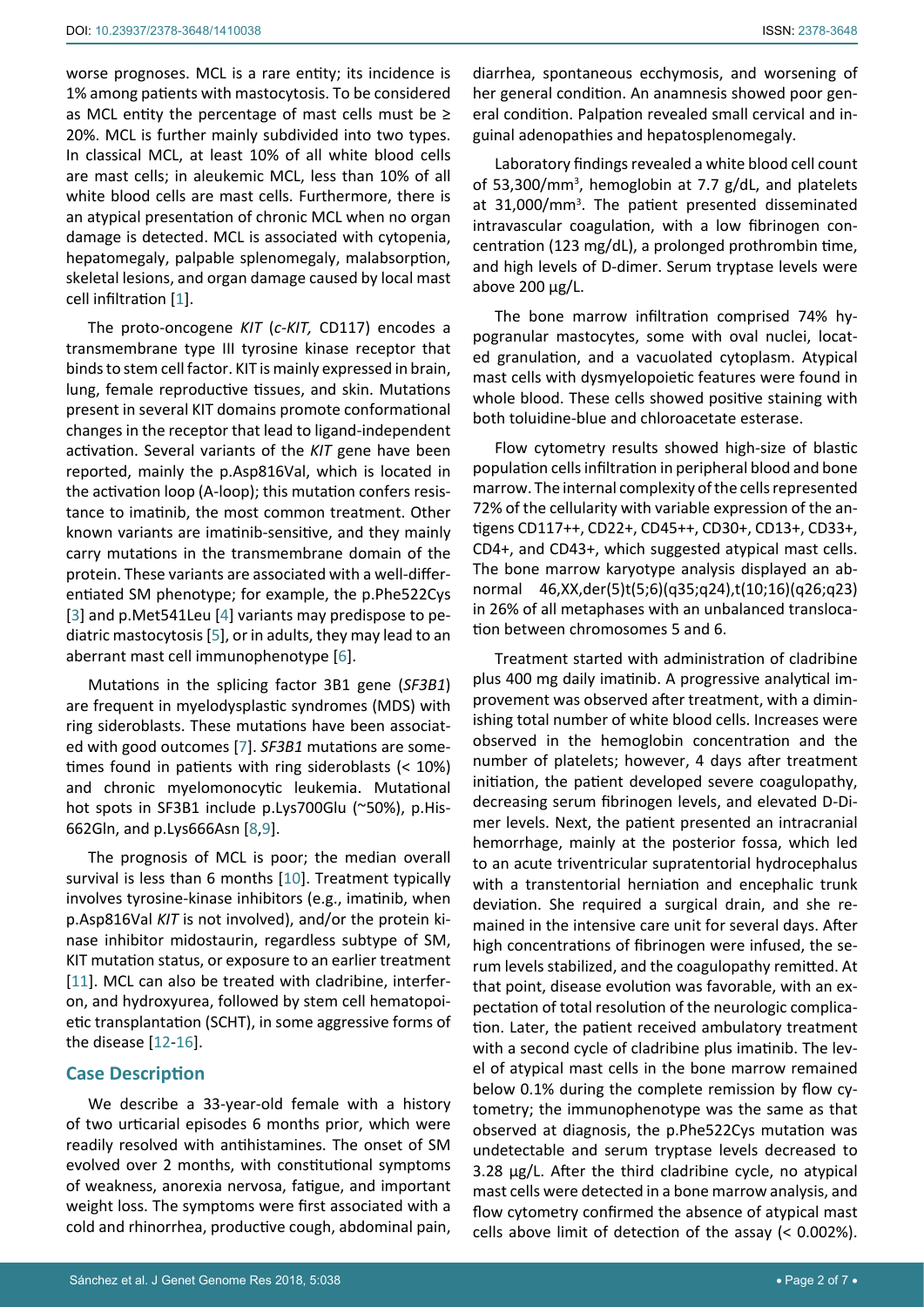Again, the mutation was undetectable and the genetic alterations disappeared. Serum tryptase levels were also normalized. During the complete remission of the disease it has been discussed to perform allogeneic hematopoietic stem cell transplantation, but the patient denied this option. After 30 months of 400 mg daily imatinib, the patient exhibited new dermal erythematous lesions, and flow cytometry showed 23% atypical mastocytes in the bone marrow, which indicated a relapse of the disease. At that time, the patient started a second treatment regime, with cladribine (0.14 mg/ kg/daily) and 600 mg imatinib. After the first cycle of this treatment, the patient exhibited 12% pathological mastocytes. Next, she was switched to midostaurin (100 mg/12 h) treatment, as a compassionate use treatment; however, the patient did not respond, and she died four months later due to disease complications.

## **Molecular analyses of peripheral blood and bone marrow samples**

At diagnosis, a p.Phe522Cys mutation in the *KIT* gene was detected with Sanger sequencing in both peripheral blood and bone marrow samples. Other chromosomal rearrangements were studied, but we found no positive results. We extracted DNA from peripheral blood and bone marrow samples collected at diagnosis to build Next-Generation Sequencing (NGS) libraries. We studied a set of 33 genes with mutations known to be involved in several MDS [\[17](#page-5-13)]. We found several variants of the *KIT* gene, including p.Phe522Cys, (previously observed with Sanger Sequencing), and the mutation, p.Lys700Glu, at 48% allelic frequency, in the *SF3B1* gene.

To increase panel coverage of the diagnosis samples, and with the aim of discovering new mutated genes, we performed a comprehensive analysis of the patient's exome and compared two peripheral blood samples, one collected at diagnosis and the other collected 14 months after complete remission. We employed the Ion AmpliSeq™ Exome RDY Kit (Thermo Fisher® ) to prepare the NGS libraries and perform sequencing. The sequencing yielded an average main depth of 113X (two samples). After aligning to the hg19 genome sequence, we found an average of 51,075 variants. We then applied the following filters: Minor Allele Frequency (MAF) < 0.1, allele ratio > 0.1, and Variant Effects missense and nonsense. This procedure revealed pathogenic variants in several genes, including *ACPL2*, *EPHA5, SLC19A3*, and *TENM2*. The average variant allele frequency (VAF) was 37.0 ± 2.6%. The *SF3B1* mutation was confirmed, and the p.Phe522Cys *KIT* mutation was again quantified, but with better coverage than that used in the previous analysis. The estimated limits of detection for the exome studies were 3% VAF.

Next, we performed ultra-deep sequencing of the two amplicons that covered the mutated regions in the MDS panel. These results allowed us to follow the allelic frequency of these two mutations for 14 months, starting at disease diagnosis. The frequency of the variant allele that harbored the mutations remained below 3.45% (0.46-3.45%) during the complete remission ([Table 1](#page-2-0)). This last experiment yielded coverages of 120,000X for the KIT amplicon and 70,000X for the SF3B1 amplicon. The ultra-deep sequencing of these two amplicons allows us to detect until 0.1% VAF.

After 30 months of complete remission, the patient relapsed. At that time, we used the NGS MDS panel to analyze four peripheral blood samples, collected two months before relapsing, at the time of the relapse, and one and two months after the relapse, at the time she started the new midostaurin treatment. In addition, we performed the exome analysis that we carried out be-

| <b>Specimen/variant: Collection</b><br>date | <b>Myelodysplastic Syndromes NGS Panel</b> |                                     |                | <b>Whole Exome NGS analysis</b>    |                         |             |
|---------------------------------------------|--------------------------------------------|-------------------------------------|----------------|------------------------------------|-------------------------|-------------|
|                                             |                                            | p.Phe522Cys p.Asn822Thr p.Lys700Glu |                |                                    | p.Phe522Cys p.Asn822Thr | p.Lys700Glu |
|                                             | <b>KIT</b>                                 |                                     | SF3B1          | <b>KIT</b>                         |                         | SF3B1       |
|                                             | Variant Allele Frequency (VAF) (%)         |                                     |                | Variant Allele Frequency (VAF) (%) |                         |             |
| Diagnostic BM: 12/4/2013                    | NA.                                        | 0                                   | $18.5^{\circ}$ | 42.1                               | 0                       | NA.         |
| Diagnostic PB: 12/5/2013                    | 1.20                                       | 0                                   | 48.0           |                                    |                         |             |
| PB 1/7/2014*                                | 1.68                                       |                                     | 1.11           |                                    |                         |             |
| PB 1/21/2014*                               | 0.61                                       |                                     | 1.37           |                                    |                         |             |
| BM 3/3/2014*                                | 1.16                                       |                                     | 2.92           |                                    |                         |             |
| PB 5/12/2014*                               | 1.07                                       |                                     | 2.08           |                                    |                         |             |
| PB 8/12/2014*                               | 0.60                                       |                                     | 0.88           |                                    |                         |             |
| PB 9/11/2014*                               | 0.83                                       |                                     | 3.45           |                                    |                         |             |
| PB 11/12/2014*                              | 0.93                                       |                                     | NA             |                                    |                         |             |
| PB 12/10/2015*                              | 0.84                                       |                                     | <b>NA</b>      |                                    |                         |             |
| PB 2/3/2015*                                | 0.46                                       |                                     | <b>NA</b>      | 0                                  | 0                       | 0           |
| PB 4/11/2016                                | 0                                          | 0                                   | 0              | $\mathbf{0}$                       | 0                       | 0           |
| Relapse PB: 6/28/2016                       | 7.67                                       | 11.2                                | 11.8           | 10.4                               | <b>NA</b>               | 14.1        |
| PB 7/16/2016                                | 1.81                                       | 4.92                                | 4.50           |                                    |                         |             |
| PB 8/8/2016                                 | 2.24                                       | 3.49                                | 3.81           |                                    |                         |             |

<span id="page-2-0"></span>**Table 1:** New generation sequencing (NGS) results from a molecular biology study of patient specimens.

NA - Non-Assessable measurement (less than 5 variant reads or 10 total reads); \* Sample analyzed or result obtained with ultradeep sequencing.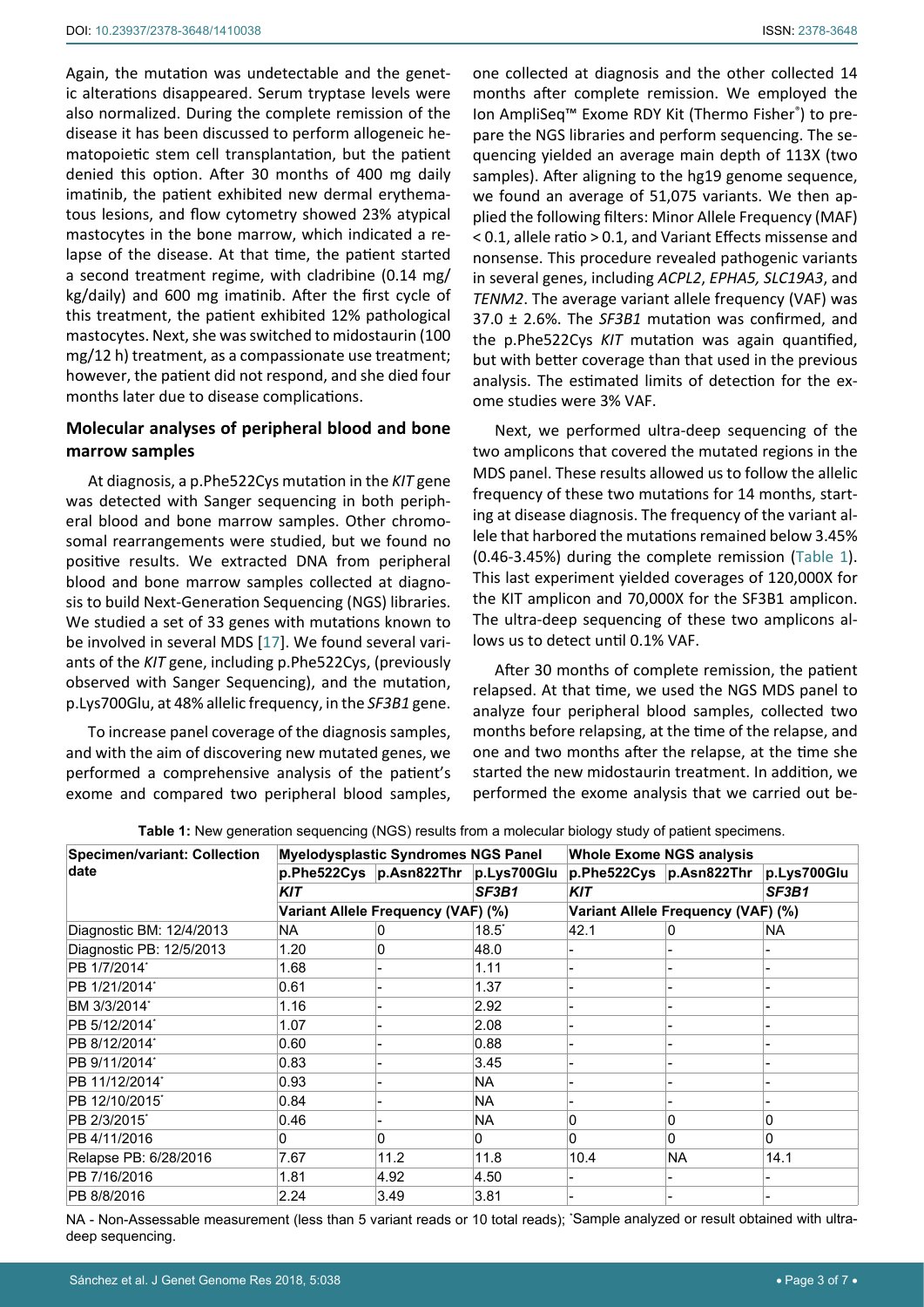<span id="page-3-0"></span>

fore with peripheral blood. In this exome analysis, we included two samples: One collected 2 months before the relapse, and the other collected at the time of relapse. These analyses revealed 37,393 variants (average). The allelic frequencies for the *SF3B1* and *KIT* mutations were 11.8% and 7.7%, respectively, at the time of relapse (1000X coverage) and 14.1% and 10.4%, respectively, when we evaluated the exome output NGS data for the same mutations (70X coverage). The exome data analysis confirmed the same pathogenic variants observed at diagnosis (*ACPL2*, *EPHA5*, *SLC19A3*, and *TENM2* genes) with a VAF of  $13.3 \pm 1.5$ %.

On the other hand, a new p.Asn822Thr mutation (VAF 11%) was observed only at the time of relapse. The variant allele frequency of the mutations and the number of atypical mastocytes are displayed chronologically in [Figure 1](#page-3-0).

During disease progression, we found no mutations in other genes associated with mastocytosis (*ETNK1*, *EZH2*, *STAT5A)* [[18](#page-5-14)] or any other known *KIT* mutations, based on a pediatric review of 1747 cases [[19](#page-5-15)]. Moreover, we did not find a polymorphism that resulted in the amino acid substitution, p.Met541Leu [[5](#page-5-4),[6](#page-5-5)[,20](#page-5-16)[,21](#page-6-0)].

#### **Discussion and Conclusions**

The relevance of this case rests in the rareness of the acute form of MCL. To our knowledge, the present case study is the longest reported complete remission for a patient with MCL. Our findings highlighted the importance of sequencing the complete *KIT* gene to ensure the appropriate tyrosine-kinase inhibitor is selected, based on the detected *KIT* mutations. Our detection of the imatinib-sensitive p.Phe522Cys mutation in the *KIT*

gene was important in selecting the correct treatment. This mutation only represents 5% of the total number of mutations associated with SM.

On the other hand, p.Lys700Glu is the most frequent *SF3B1* mutation among hematological diseases which is associated with an abnormal selection of the 3' splice sites for a group of transcripts, including the iron transporter ABCB7, leading to a refractory anemia with ringed sideroblasts [[22](#page-6-1)[-24\]](#page-6-2). This mutation is very infrequent in SM and is associated with the ring sideroblast phenotype [\[7](#page-5-6)].

To understand the sensitivity to imatinib, the structures of KIT protein were analyzed at the atomic level. The autoinhibited conformation of KIT was observed in the tertiary structure of KIT bound to imatinib (PDB ID: 1T46) [\[25\]](#page-5-4). This conformation was previously resolved for ABL1 bound to imatinib fifteen years ago, by Nagar, et al. [\[26](#page-6-3)]. They showed that a mainly unstructured region, Arg815- Leu831, comprised the A-loop, which changed its conformation upon imatinib binding to the ATP binding site. In the inactive state, the side chains of two amino acids, Asp816 and Asn819, formed a hydrogen bond, which stabilized the conformation. This hydrogen bond could not form in the active form of KIT. In addition, Asp816 is an important amino acid, because its side change also stabilized the helix, by forming a dipole with a single-turn of the  $3<sub>10</sub>$ helix, Ile817-Asp820. When trans-autophosphorylation of KIT takes place, the A-Loop is exposed to the solvent, and the guanidinium group of Arg815 forms a hydrogen bond with the Tyr823side chain, which stabilizes the active conformation of KIT [[27](#page-6-4)[-29](#page-6-5)] ([Figure 2\)](#page-4-0).

In our case, the mutant clone that appeared after the patient relapsed exhibited an alteration in the Asn822 residue. KIT mutations within the 822 codon were de-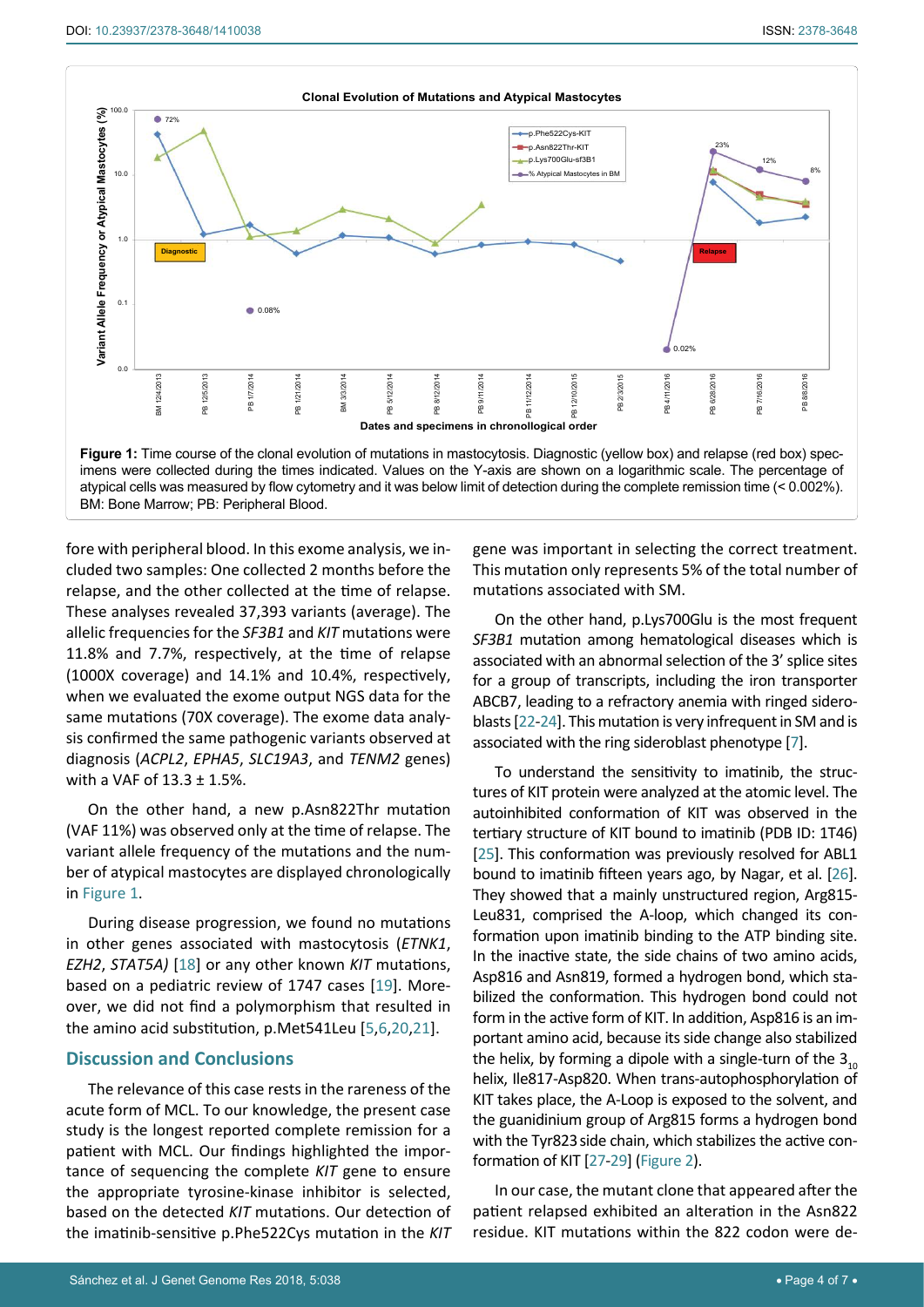<span id="page-4-0"></span>

**Figure 2:** The KIT protein structure and functional mutations. A) Schematic representation of KIT domains and the locations of the two mutations found in the studied case; B) Tertiary structure of the inactivated KIT tyrosine-kinase domains, shown at the atomic level. The p.Asn822Thr mutant (PBD ID: 1T46\_N822T; green) is overlaid onto the wild-type (PBD ID: 1PKG, yellow). The A-loops are depicted in red (inactive state) and blue (active state). The bound STI-571 (Imatinib) molecule is shown in orange.

<span id="page-4-1"></span>**Table 2:** Effect of imatinib on mutations of KIT protein.

| Sensitive   | Resistant      |
|-------------|----------------|
| p.Phe522Cys | p.Asp816Val    |
| p.Asn822Lys | p.Asn822Thr*   |
|             | $p.Asn822$ lle |

\* p.Asn822Thr/p.Phe522Cys double mutant.

tected in a number of pediatric and adult patients with AML, sporadic and familial gastrointestinal stromal tumors, and seminomas. Although the vast majority of these mutations caused the p.Asn822Lys substitution, other KIT mutational substitutions were observed, including p.Asn822His [\[30](#page-6-6),[31](#page-6-7)], p.Asn822Thr, identified in a patient with pediatric AML, by Shimada, *et al*. [\[32](#page-6-8)] (as in our case), and p.Asn822Tyr, identified in a familial case of gastrointestinal stromal tumor [[33](#page-6-9)].

The efficacy of imatinib binding to KIT proteins with Asn822 mutations remains unclear. Wang, et al. reported sensitivity to imatinib in leukemic cells with t(8;21) and p.Asn822Lys [[34](#page-6-10)]. On the other hand, *in vitro* assays with Ba/F3 cells that expressed the KIT mutant p.Asn822Ile confirmed a resistance to imatinib [\[35](#page-6-11)]. A new clone appeared after relapse in our case. This double KIT mutant, p.Phe522Cys/p.Asn822Thr, which appeared after 2.5 years of 400 mg daily imatinib treatment, could have caused the patient's relapse. The relapse prompted us to change the tyrosine-kinase inhibitor to midostaurin, but the mutant was also resistant to this drug ([Table 2](#page-4-1)).

We suspected that all pathogenic mutations found at relapse might have belonged to the same clone. In the case of the two mutations in the *KIT* gene, we could not demonstrate whether the two variants occurred in the same clone, due to technical limitations. The mutations were separated by 900 nucleotides, and our NGS reads covered 150 base pairs.

The Tyr823 residue plays a key role in the A-loop. It becomes phosphorylated *in vivo*, and due to the importance of the A-loop in the dysfunction of KIT, perhaps the normal operation of the protein was altered with the presence of the new, phosphorylatable hydroxyl group in the substituted Thr822 amino acid. Furthermore, the introduction of new putative hydrogen bonds might promote an aberrant, constitutive, stem cell factor-independent activation of the KIT protein.

Despite the presence of this mutation and the aberrant karyotype found in our patient, usually associated with MDS, the absence of ringed sideroblasts together with the rest of the findings associated with SM, made us think that we were facing a true cell leukemia mast cells. The mutation in SF3B1 served to monitor the patient's response, along with the KIT mutation. Subsequently, from the relapse, the similarity of the VAF data between the relapse mutation and that of SF3B1 could indicate that this could be the emerging clone that gave rise to the p.Thr822Asn KIT mutation [\(Table 1](#page-2-0)).

In conclusion, MCL is a rare disease; a correct diag-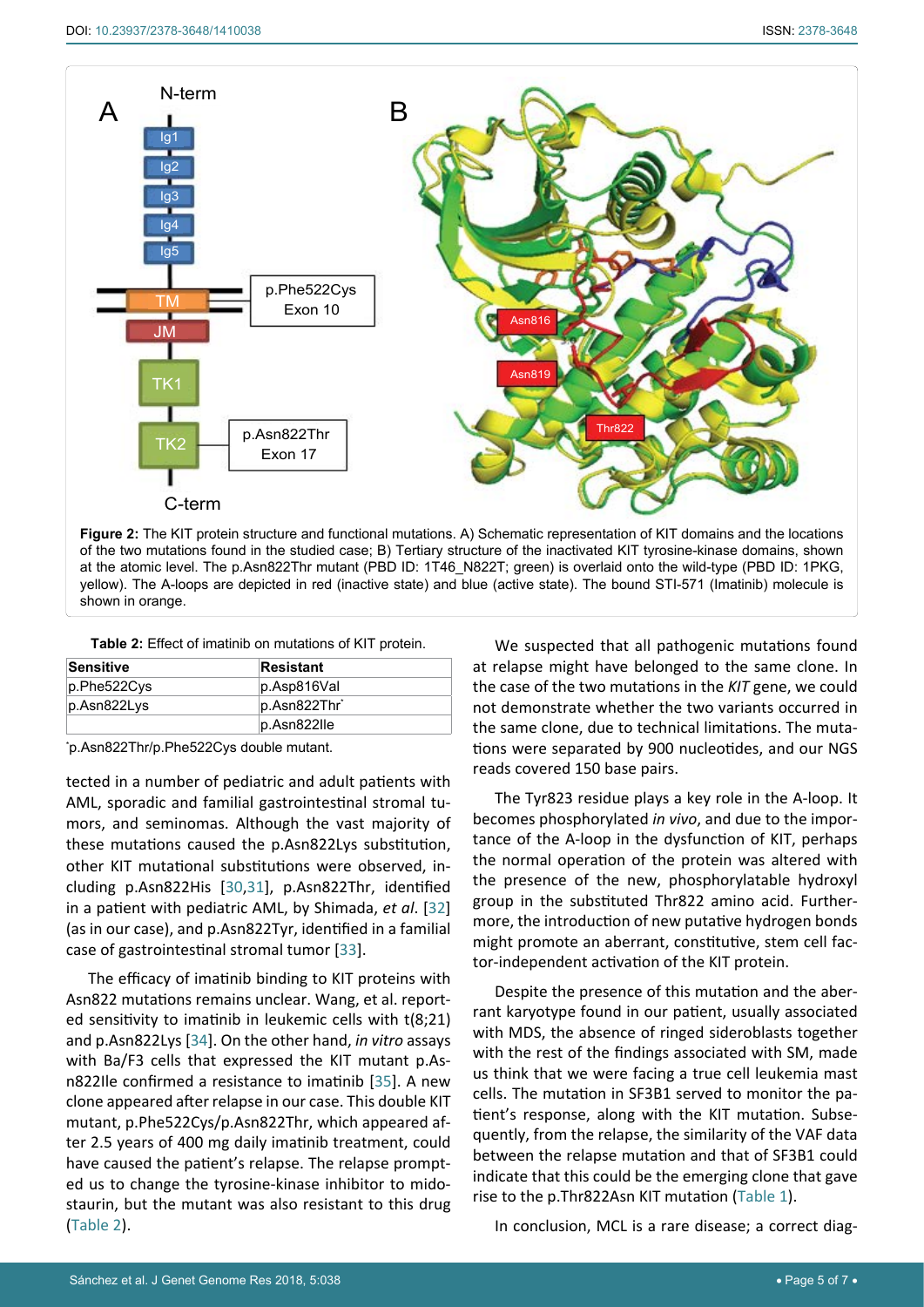nosis requires a combination of clinical findings, laboratory results, and imaging analyses. The molecular analysis of the *KIT* gene was crucial for selecting the appropriate treatment. A determination of the sensitivity of KIT to imatinib can provide a basis for remaining on alert for the emergence of future resistances. Further functional studies, including the KIT protein with double mutations, could lead to new insights that enhance our understanding of why new resistances appear.

## **Ethics Approval and Consent to Participate**

These studies were conducted in accordance with the principles of the Declaration of Helsinki, and the protocols were approved by the appropriate institutional review boards. The patient provided written informed consent for the analysis of specimens. Informed consent for publication was obtained; it is available for review by the editor.

## **Competing Interests**

All authors declare no competing interests with respect to the research, authorship or publication of this article.

#### **Funding**

This work was supported by the Fundación CRIS and Red Temática de Investigación Cooperativa en Cáncer (RTICC); Instituto de Salud Carlos III. (Ref.: RD12/0036/0061, awarded to JML).

## **Authors' Contributions**

RS and JML contributed to the conception of the case report and designed and performed the molecular biology data analysis. RA, PM, TC, LL, and MLP contributed to patient care and the case presentation. RS, RA, and JML drafted and revised the manuscript. All authors read and approved the final manuscript.

## **Acknowledgements**

Not applicable.

## **References**

- <span id="page-5-0"></span>1. [Valent P, Akin C, Metcalfe DD \(2017\) Mastocytosis: 2016](https://www.ncbi.nlm.nih.gov/pubmed/28031180)  [updated WHO classification and novel emerging treatment](https://www.ncbi.nlm.nih.gov/pubmed/28031180)  [concepts. Blood 129: 1420-1427.](https://www.ncbi.nlm.nih.gov/pubmed/28031180)
- <span id="page-5-1"></span>2. [Pardanani A \(2015\) Systemic mastocytosis in adults: 2015](https://www.ncbi.nlm.nih.gov/pubmed/25688753)  [update on diagnosis, risk stratification, and management.](https://www.ncbi.nlm.nih.gov/pubmed/25688753)  [Am J Hematol 90: 250-262.](https://www.ncbi.nlm.nih.gov/pubmed/25688753)
- <span id="page-5-2"></span>3. [Akin C, Fumo G, Yavuz AS, Lipsky PE, Neckers L, et al.](https://www.ncbi.nlm.nih.gov/pubmed/15070706)  [\(2004\) A novel form of mastocytosis associated with a](https://www.ncbi.nlm.nih.gov/pubmed/15070706)  [transmembrane c-kit mutation and response to imatinib.](https://www.ncbi.nlm.nih.gov/pubmed/15070706)  [Blood 103: 3222-3225.](https://www.ncbi.nlm.nih.gov/pubmed/15070706)
- <span id="page-5-3"></span>4. [Iurlo A, Gianelli U, Beghini A, Spinelli O, Orofino N, et](https://www.ncbi.nlm.nih.gov/pubmed/25015329)  [al. \(2014\) Identification of kit M541L somatic mutation in](https://www.ncbi.nlm.nih.gov/pubmed/25015329)  [chronic eosinophilic leukemia, not otherwise specified and](https://www.ncbi.nlm.nih.gov/pubmed/25015329)  [its implication in low-dose imatinib response. Oncotarget 5:](https://www.ncbi.nlm.nih.gov/pubmed/25015329)  [4665-4670.](https://www.ncbi.nlm.nih.gov/pubmed/25015329)
- <span id="page-5-4"></span>5. [Foster R, Byrnes E, Meldrum C, Griffith R, Ross G, et al.](https://www.ncbi.nlm.nih.gov/pubmed/18795925)  [\(2008\) Association of paediatric mastocytosis with a poly-](https://www.ncbi.nlm.nih.gov/pubmed/18795925)

[morphism resulting in an amino acid substitution \(M541L\)](https://www.ncbi.nlm.nih.gov/pubmed/18795925)  [in the transmembrane domain of c-KIT. Br J Dermatol 159:](https://www.ncbi.nlm.nih.gov/pubmed/18795925)  [1160-1169.](https://www.ncbi.nlm.nih.gov/pubmed/18795925)

- <span id="page-5-5"></span>6. [Rocha J, Luz Duarte M, Marques H, Torres F, Tavares P,](https://www.ncbi.nlm.nih.gov/pubmed/20236206)  [et al. \(2010\) Association of adult mastocytosis with M541L](https://www.ncbi.nlm.nih.gov/pubmed/20236206)  [in the transmembrane domain of KIT. J Eur Acad Dermatol](https://www.ncbi.nlm.nih.gov/pubmed/20236206)  [Venereol 24: 1118-1119.](https://www.ncbi.nlm.nih.gov/pubmed/20236206)
- <span id="page-5-6"></span>7. [Visconte V, Tabarroki A, Rogers HJ, Hasrouni E, Traina](https://www.ncbi.nlm.nih.gov/pubmed/23831919)  [F, et al. \(2013\) SF3B1 mutations are infrequently found in](https://www.ncbi.nlm.nih.gov/pubmed/23831919)  [non-myelodysplastic bone marrow failure syndromes and](https://www.ncbi.nlm.nih.gov/pubmed/23831919)  [mast cell diseases but, if present, are associated with the](https://www.ncbi.nlm.nih.gov/pubmed/23831919)  [ring sideroblast phenotype. Haematologica 98: e105-e107.](https://www.ncbi.nlm.nih.gov/pubmed/23831919)
- <span id="page-5-7"></span>8. [Patnaik MM, Lasho TL, Hodnefield JM, Knudson RA, Ket](https://www.ncbi.nlm.nih.gov/pubmed/22096241)[terling RP, et al. \(2012\) SF3B1 mutations are prevalent in](https://www.ncbi.nlm.nih.gov/pubmed/22096241)  [myelodysplastic syndromes with ring sideroblasts but do](https://www.ncbi.nlm.nih.gov/pubmed/22096241)  [not hold independent prognostic value. Blood 119: 569-](https://www.ncbi.nlm.nih.gov/pubmed/22096241) [572.](https://www.ncbi.nlm.nih.gov/pubmed/22096241)
- <span id="page-5-8"></span>9. [Patnaik MM, Lasho TL, Finke CM, Hanson CA, Hodnefield](https://www.ncbi.nlm.nih.gov/pubmed/23335386)  [JM, et al. \(2013\) Spliceosome mutations involving SRSF2,](https://www.ncbi.nlm.nih.gov/pubmed/23335386)  [SF3B1, and U2AF35 in chronic myelomonocytic leukemia:](https://www.ncbi.nlm.nih.gov/pubmed/23335386)  [Prevalence, clinical correlates, and prognostic relevance.](https://www.ncbi.nlm.nih.gov/pubmed/23335386)  [Am J Hematol 88: 201-206.](https://www.ncbi.nlm.nih.gov/pubmed/23335386)
- <span id="page-5-9"></span>10. [Gotlib J, Pardanani A, Akin C, Reiter A, George T, et al.](https://www.ncbi.nlm.nih.gov/pubmed/23325841)  [\(2013\) International Working Group-Myeloproliferative](https://www.ncbi.nlm.nih.gov/pubmed/23325841)  [Neoplasms Research and Treatment \(IWG-MRT\) & Euro](https://www.ncbi.nlm.nih.gov/pubmed/23325841)[pean Competence Network on Mastocytosis \(ECNM\) con](https://www.ncbi.nlm.nih.gov/pubmed/23325841)[sensus response criteria in advanced systemic mastocyto](https://www.ncbi.nlm.nih.gov/pubmed/23325841)[sis. Blood 121: 2393-2401.](https://www.ncbi.nlm.nih.gov/pubmed/23325841)
- <span id="page-5-10"></span>11. [Gotlib J, Kluin-Nelemans HC, George TI,](https://www.nejm.org/doi/full/10.1056/NEJMoa1513098) Akin C, Sotlar K, et al[. \(2016\) Efficacy and safety of midostaurin in advanced](https://www.nejm.org/doi/full/10.1056/NEJMoa1513098)  [systemic mastocytosis. N Engl J Med 374: 2530-2541.](https://www.nejm.org/doi/full/10.1056/NEJMoa1513098)
- <span id="page-5-11"></span>12. [Georgin-Lavialle S, Lhermitte L, Dubreuil P, Chandesris](http://www.bloodjournal.org/content/121/8/1285?sso-checked=true)  [M-O, Hermine O, et al. \(2013\) Mast cell leukemia. Blood](http://www.bloodjournal.org/content/121/8/1285?sso-checked=true)  [121: 1285-1295.](http://www.bloodjournal.org/content/121/8/1285?sso-checked=true)
- 13. [Andersen CL, Kristensen TK, Severinsen MT, Møller MB,](https://www.ncbi.nlm.nih.gov/pubmed/22381091)  [Vestergaard H, et al. \(2012\) Systemic mastocytosis - a sys](https://www.ncbi.nlm.nih.gov/pubmed/22381091)[tematic review. Dan Med J 59: 4397.](https://www.ncbi.nlm.nih.gov/pubmed/22381091)
- 14. [Valent P, Sperr WR, Akin C \(2010\) How I treat patients with](https://www.ncbi.nlm.nih.gov/pubmed/20855864)  [advanced systemic mastocytosis. Blood 116: 5812-5817.](https://www.ncbi.nlm.nih.gov/pubmed/20855864)
- 15. [Ustun C, Gotlib J, Popat U, Artz A, Litzow M, et al. \(2016\)](https://www.ncbi.nlm.nih.gov/pubmed/27131865)  [Consensus opinion on allogeneic hematopoietic cell trans](https://www.ncbi.nlm.nih.gov/pubmed/27131865)[plantation in advanced systemic mastocytosis. Biol Blood](https://www.ncbi.nlm.nih.gov/pubmed/27131865)  [Marrow Transplant 22: 1348-1356.](https://www.ncbi.nlm.nih.gov/pubmed/27131865)
- <span id="page-5-12"></span>16. [Valent P, Sotlar K, Sperr WR, Escribano L, Yavuz S, et al.](https://www.ncbi.nlm.nih.gov/pubmed/24675021)  [\(2014\) Refined diagnostic criteria and classification of mast](https://www.ncbi.nlm.nih.gov/pubmed/24675021)  [cell leukemia \(MCL\) and myelomastocytic leukemia \(MML\):](https://www.ncbi.nlm.nih.gov/pubmed/24675021)  [A consensus proposal. Ann Oncol 25: 1691-1700.](https://www.ncbi.nlm.nih.gov/pubmed/24675021)
- <span id="page-5-13"></span>17. [Cedena MT, Rapado I, Santos-Lozano A, Ayala R, Onecha](https://www.ncbi.nlm.nih.gov/pubmed/29291002)  [E, et al. \(2017\) Mutations in DNA methylation pathway and](https://www.ncbi.nlm.nih.gov/pubmed/29291002)  [number of driver mutations predict response to azacitidine in](https://www.ncbi.nlm.nih.gov/pubmed/29291002)  [myelodysplastic syndromes. Oncotarget 8: 106948-106961.](https://www.ncbi.nlm.nih.gov/pubmed/29291002)
- <span id="page-5-14"></span>18. [Lasho TL, Finke CM, Zblewski D, Patnaik M, Ketterling RP,](https://www.ncbi.nlm.nih.gov/pubmed/25615281)  [et al. \(2015\) Novel recurrent mutations in ethanolamine ki](https://www.ncbi.nlm.nih.gov/pubmed/25615281)[nase 1 \(ETNK1\) gene in systemic mastocytosis with eo](https://www.ncbi.nlm.nih.gov/pubmed/25615281)[sinophilia and chronic myelomonocytic leukemia. Blood](https://www.ncbi.nlm.nih.gov/pubmed/25615281)  [Cancer J 5: e275.](https://www.ncbi.nlm.nih.gov/pubmed/25615281)
- <span id="page-5-15"></span>19. [Méni C, Bruneau J, Georgin-Lavialle S, Le Saché de Peu](https://www.ncbi.nlm.nih.gov/pubmed/25662299)[feilhoux L, Damaj G, et al. \(2015\) Paediatric mastocytosis: A](https://www.ncbi.nlm.nih.gov/pubmed/25662299)  [systematic review of 1747 cases. Br J Dermatol 172: 642-651.](https://www.ncbi.nlm.nih.gov/pubmed/25662299)
- <span id="page-5-16"></span>20. [Valent P \(2013\) Mastocytosis: A paradigmatic example of](https://www.ncbi.nlm.nih.gov/pubmed/23593539)  [a rare disease with complex biology and pathology. Am J](https://www.ncbi.nlm.nih.gov/pubmed/23593539)  [Cancer Res 3: 159-172.](https://www.ncbi.nlm.nih.gov/pubmed/23593539)